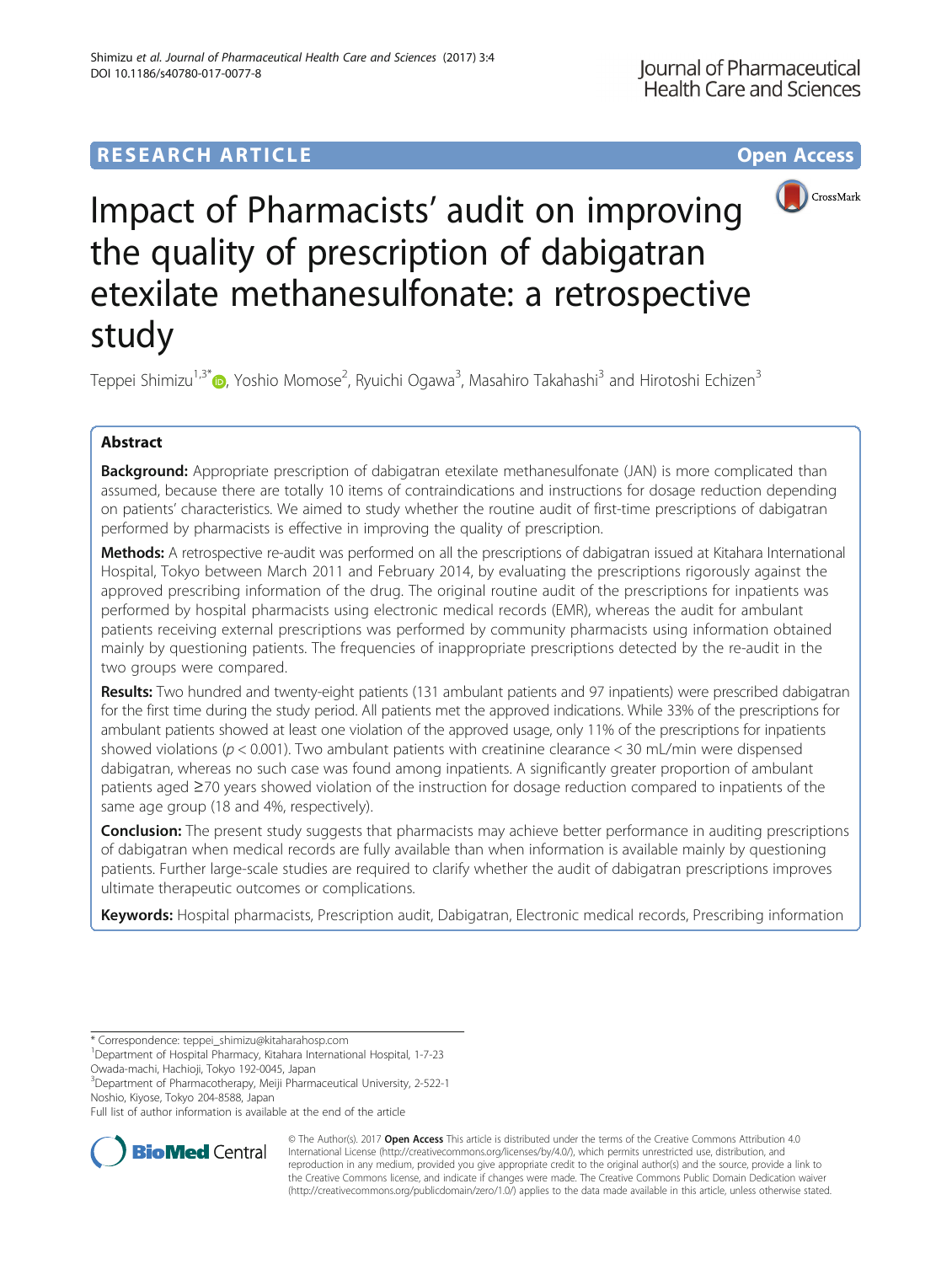# Background

Dabigatran etexilate methanesulfonate (JAN) is the first direct oral anticoagulant (DOAC) launched in Japan for preventing thromboembolic complications in patients with non-valvular atrial fibrillation [[1\]](#page-7-0). In contrast to warfarin, a vitamin K antagonist, the anticoagulation effect of dabigatran is not influenced by the variability of oral vitamin K intake, drug interaction with cytochrome P-450 (CYP) inhibitors, or genetic polymorphisms of CYP2C9 [[2](#page-7-0)]. In addition, there is no need for routine monitoring with anticoagulation tests [[1\]](#page-7-0). In this context, prescribing dabigatran may appear less complicated compared to warfarin. However, there are 6 items of contraindications and 4 items of instructions for dosage reduction in the prescribing information for dabigatran in Japan [[1\]](#page-7-0). As a result, inappropriate prescriptions that violate the approved usage of the drug may not be uncommon, particularly in first-time prescriptions. To our knowledge, however, no attempts have been undertaken to study the frequency of inappropriate dabigatran prescriptions in Japan.

Previous studies performed in the USA and European countries have demonstrated that prescription audit by pharmacists may reduce the incidence of potentially inappropriate prescriptions and improve medication safety and patients' adherence to pharmacotherapy, ultimately improving patients' quality of life [\[3](#page-7-0)–[5](#page-7-0)]. While many reports have documented the statistics of medication errors for any drugs in Japan and the impact of pharmacists' intervention on preventing these errors [\[6, 7](#page-7-0)], it remains largely unclear whether prescription audit performed by pharmacists may reduce inappropriate prescriptions of DOACs. In our hospital, prescriptions of all drugs issued to inpatients are subject to pharmacists' audit using electronic medical records (EMR), and any potential violation of prescribing instructions is fed back to the responsible physician, and revision is made whenever necessary. In contrast, external prescriptions are issued to ambulant patients according to the national policy of the separation of dispensary from medical practice. As a result, audit of dabigatran prescription is performed by community pharmacists using information obtained mainly by questioning the patients. Given this situation, we aimed to study the frequency of inappropriate dabigatran prescriptions, particularly for first-time prescriptions, and to study whether audit of prescriptions by pharmacists using EMR rather than questioning patients may improve the quality of dabigatran prescription, particularly at the initiation of anticoagulation therapy.

# Methods

The present study was a retrospective observational study performed at Kitahara International Hospital (KIH), Hachioji, Japan. We reviewed the medical records of all patients who started dabigatran therapy either as inpatient after admission to our hospital or as ambulant patient at the ambulant clinic of KIH between March 2011 and February 2014. We excluded patients who had been initiated dabigatran therapy elsewhere before they were referred to our hospital.

Before dabigatran was added to the drug formulary at KIH, pharmacists organized an educational meeting for all physicians who were going to prescribe the drug, regarding proper usage of the drug with respect to dosage individualization in patients with renal dysfunction and drug interaction with concomitantly administered drugs. Regarding the assessment of renal function, estimated glomerular filtration rate (eGFR) was automatically calculated according to the MDRD equation modified for Japanese by the Japanese Society of Nephrology with a built-in function of the EMR [\[8](#page-7-0)]. In contrast, physicians had to calculate creatinine clearance (CLcr) by themselves using the Cockcroft-Gault's nomogram.

Routine audit of dabigatran prescriptions for inpatients was performed by hospital pharmacists according to a checklist (Table [1\)](#page-2-0). The checklist is compatible with the documents in the authorized prescribing information of Prazaxa® [[1\]](#page-7-0), except for the instructions for switching anticoagulation therapy from a parenteral anticoagulant (e.g., unfractionated heparin) to dabigatran. This is because parenteral anticoagulants are used only for inpatients. Audit of external prescriptions for ambulant patients was performed by community pharmacists (Fig. [1](#page-2-0)) mainly using information obtained by questioning patients. All audit inquiries regarding the original prescriptions were fed back to the responsible physicians and revisions were made where appropriate.

In the present study, we retrospectively re-audited all first-time dabigatran prescriptions that had passed the original routine audit performed and investigated the incidence of inappropriate prescriptions (Fig. [1\)](#page-2-0). The incidence of inappropriate prescriptions outcome were compared between inpatients and ambulant patients. The protocol of the present study was reviewed and approved by the institutional review board of the KIH before the study was begun (#15-2014). The present study was conducted in compliance with the Declaration of Helsinki and the guideline for the collection, storage and handling of personal information of patients for healthcare professionals issued by the Ministry of Health, Labour and Welfare, Japan [[9](#page-7-0)].

Renal function of patients was assessed by creatinine clearance (CLcr) according to the recommendation in the prescribing information, whenever possible. eGFR was used as an alternative when body weight of a patient was unavailable. For inpatients, we judged that physicians had considered renal function of patients when they measured serum creatinine concentrations within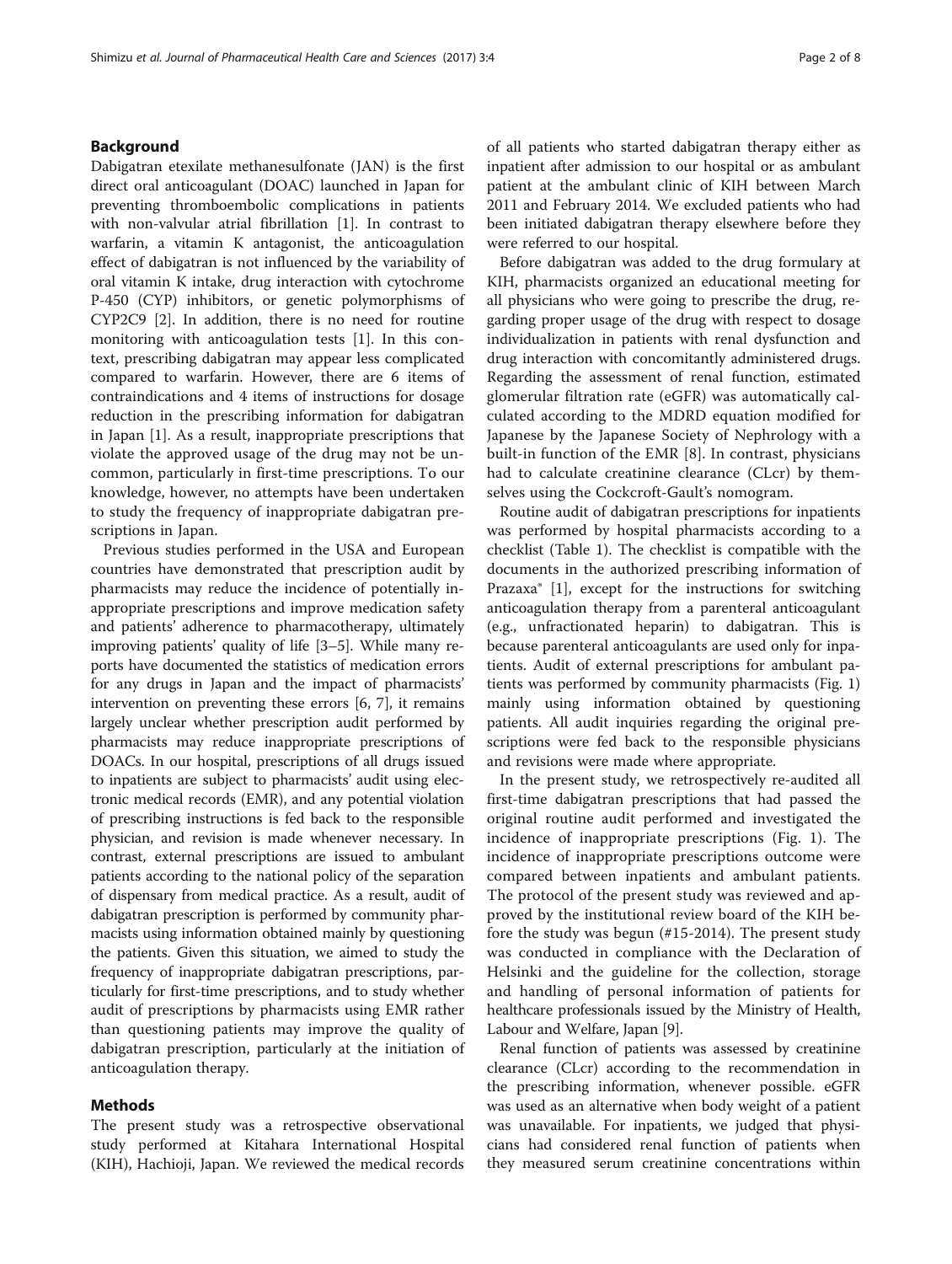<span id="page-2-0"></span>

|  |  |  | Table 1 An audit checklist for dabigatran prescription |
|--|--|--|--------------------------------------------------------|
|  |  |  |                                                        |

| Descriptions in prescribing information                                                 | Criteria<br>• Prevention of strokes and systemic thromboembolic complications in patients<br>with non-valvular atrial fibrillation<br>• Severe renal dysfunction (CLcr < 30 mL/min or eGFR < 30 mL/min/1.73 m <sup>2a</sup> )<br>• Active bleeding or hemorrhagic diathesis<br>• Clinical complications associated with high-risk of bleeding (cerebral hemorrhage) within 6 months<br>• Concomitant indwelling of spinal or epidural catheter<br>• Concomitant oral administration of itraconazole<br>• History of serious hypersensitivity reaction to Prazaxa® |  |  |  |  |
|-----------------------------------------------------------------------------------------|-------------------------------------------------------------------------------------------------------------------------------------------------------------------------------------------------------------------------------------------------------------------------------------------------------------------------------------------------------------------------------------------------------------------------------------------------------------------------------------------------------------------------------------------------------------------|--|--|--|--|
| Indication                                                                              |                                                                                                                                                                                                                                                                                                                                                                                                                                                                                                                                                                   |  |  |  |  |
| Contraindications                                                                       |                                                                                                                                                                                                                                                                                                                                                                                                                                                                                                                                                                   |  |  |  |  |
| Instruction of dose reduction<br>$(300 \text{ mg/day to } 220 \text{ mg/day})$          | • Moderate renal dysfunction (CLcr 30–50 mL/min or eGFR 30–50 mL/min/1.73 $\text{m}^{\text{2a}}$ )<br>• Concomitant oral administration of P-glycoprotein inhibitors <sup>b</sup><br>$\cdot$ Age $\geq$ 70 years<br>• Previous history of gastrointestinal bleeding                                                                                                                                                                                                                                                                                               |  |  |  |  |
| Instruction for timing of initiating dabigatran<br>therapy after withdrawal of warfarin | • Dabigatran should be started after PT-INR decreases < 2.0                                                                                                                                                                                                                                                                                                                                                                                                                                                                                                       |  |  |  |  |

CLcr creatinine clearance

a According to the prescribing information of Prazaxa® [[1](#page-7-0)] CLcr is recommended for evaluating renal function, but eGFR was used as an alternative when body weight was unavailable

<sup>b</sup>Verapamil, amiodarone, quinidine, tacrolimus, cyclosporine, ritonavir, nelfinavir, saquinavir and others

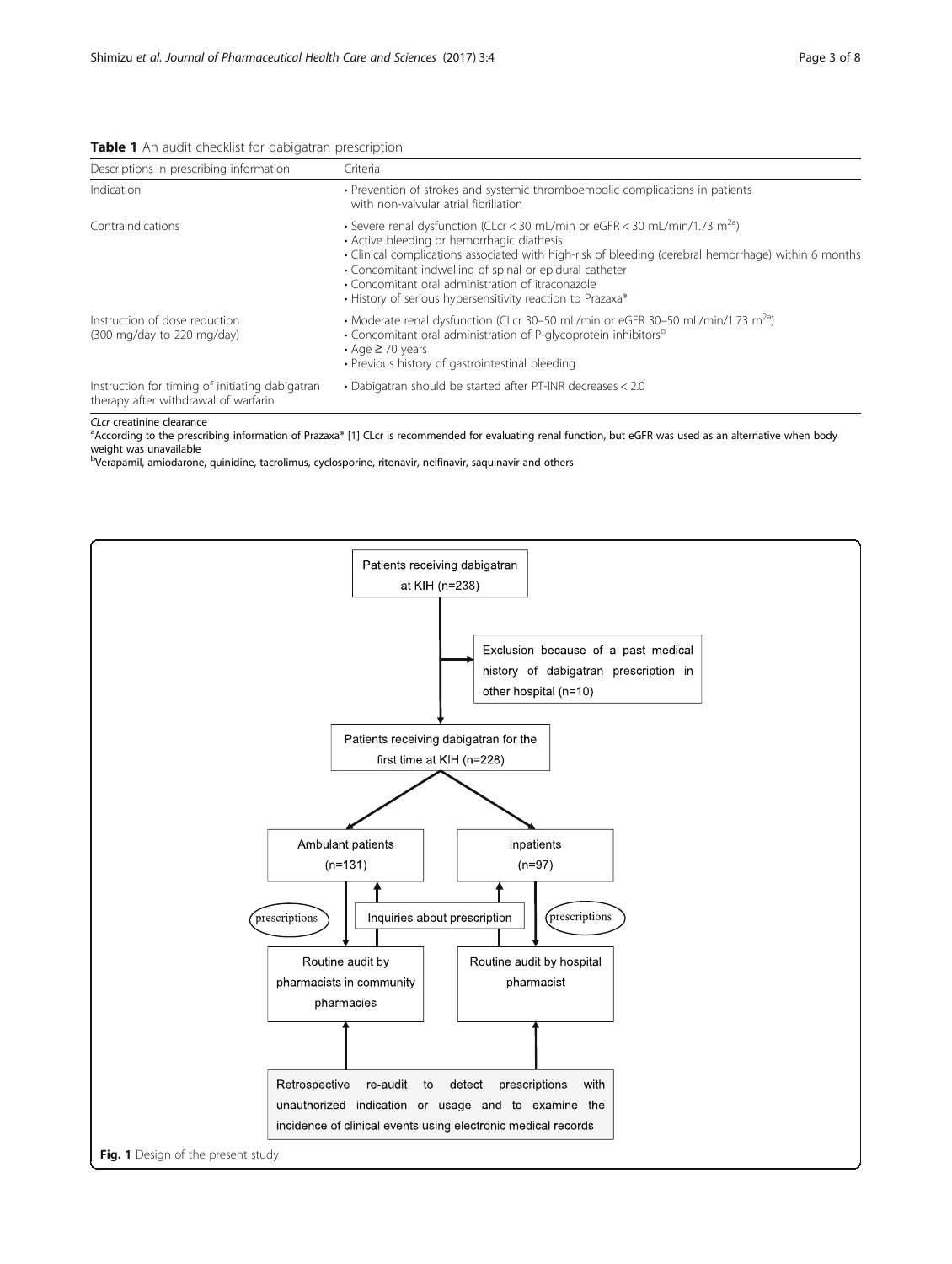<span id="page-3-0"></span>one week before they initiated dabigatran therapy. For ambulant patients, we adopted a less rigorous criterion. We judged that physicians had considered renal function when serum creatinine concentrations measured within three months were available at the initiation of dabigatran therapy. When no serum creatinine data were available within the respective periods, we judged that the drug was prescribed without considering renal function and therefore was inappropriate.

Using EMR, we checked all concomitant medications. We also investigated past medical history of gastrointestinal bleeding and upper gastrointestinal ulcer for each patient through EMR. While we did not adopt as an outcome measure, we searched for newly developed bleeding or thromboembolic event up to 1 year after the initiation of dabigatran therapy. When patients stopped taking dabigatran or visiting the ambulant clinic of KIH for any reason, their data collected until the last observation were included in the analysis. When patients were referred to the two KIH-affiliated ambulant clinics located in Hachioji city, their data collected in those clinics were included in the analysis. We evaluated the presence or absence of bleeding and its severity according to the criteria employed in the RE-LY study [[10\]](#page-7-0).

## Statistical analysis

Statistical analyses of the patients' characteristics, numbers of concomitant medication and incidence of inappropriate prescriptions were performed using either Fisher's exact test or the Student's *t*-test for continuous variables and the Chi-squared test was for gender ratio. Odds ratios and 95% confidence intervals were calculated for the prevalence data. A p value less than 0.05 was considered to be statistically significant. The JMP software (version 11.0 SAS Institute Inc., NC, USA) was employed for statistical analyses.

# Results

We retrieved the demographic and clinical data of 137 ambulant patients and 101 inpatients who were prescribed dabigatran for the first time during the study period at KIH (Fig. [1\)](#page-2-0). Six ambulant patients and 4 inpatients were excluded from analysis because their drug history revealed that they had taken dabigatran before admission or received dabigatran previously in other medical institutions with documented doses of dabigatran in the medical history. As a result, 131 ambulant patients and 97 inpatients were considered eligible for the re-audit analysis (Table 2). The median duration of the observation period for clinical events after the commencement of dabigatran was 197 days (range: 3–365 days). Seven ambulant patients who never revisited KIH after the start of dabigatran therapy were included in the analysis of appropriateness of dabigatran prescription but excluded from the outcome analysis.

There were no significant differences between inpatients and ambulant patients with respect to demographic and biochemical data except for serum aspartate aminotransferase (AST) level and renal function (Table 2). While the mean serum AST level in the ambulant patients was significantly ( $p < 0.05$ ) lower than that in inpatients, both values were within the respective normal ranges. While the ambulant patients had significantly  $(p < 0.05)$  lower eGFR than the inpatients  $(64 \pm 14 \text{ vs. } 69 \pm 18 \text{ mL/min/}$  $1.73$  m<sup>2</sup>, respectively), the small differences between groups (5 mL/min/1.73 m<sup>2</sup>) would have been clinically insignificant (Table 2). There was a good correlation between eGFR and CLcr ( $r = 0.72$ ,  $p < 0.001$ , data are not shown) in patients whose body weights were available (50 ambulant patients and 80 inpatients). Because of inherent limitations of the retrospective study design, some demographic and biochemical data were incomplete. For instance, heights were not available for 84

|  | <b>Table 2</b> Characteristics of ambulatory patients and inpatients whose prescriptions of dabigatran were analyzed |  |  |  |  |  |  |  |
|--|----------------------------------------------------------------------------------------------------------------------|--|--|--|--|--|--|--|
|--|----------------------------------------------------------------------------------------------------------------------|--|--|--|--|--|--|--|

| $\overline{\phantom{a}}$<br>Variables | Ambulant patients ( $n = 131$ ) | Inpatients ( $n = 97$ ) | $P$ value |
|---------------------------------------|---------------------------------|-------------------------|-----------|
|                                       |                                 |                         |           |
| Age (years)                           | $71 \pm 9$                      | $70 \pm 12$             | <b>NS</b> |
| Male (%)                              | 96 (73)                         | 64 (66)                 | <b>NS</b> |
| ALT (IU/L)                            | $22 \pm 12$                     | $26 \pm 22$             | <b>NS</b> |
| AST (IU/L)                            | $25 \pm 11$                     | $29 \pm 17$             | 0.01      |
| ALP (IU/L)                            | $242 \pm 76$                    | $238 \pm 80$            | <b>NS</b> |
| Serum creatinine (mg/dL)              | $1.2 \pm 0.2$ [130]             | $1.0 \pm 0.3$           | 0.02      |
| eGFR (mL/min/1.73 m <sup>2</sup> )    | $64 \pm 14$ [130]               | $69 \pm 18$             | 0.03      |
| Height (cm)                           | $162 \pm 10$ [47]               | $161 \pm 10$ [77]       | <b>NS</b> |
| Weight (kg)                           | $61 \pm 12$ [50]                | $60 \pm 13$ [80]        | <b>NS</b> |
| Body surface area $(m^2)$             | $1.6 \pm 0.2$ [47]              | $1.6 \pm 0.2$ [77]      | <b>NS</b> |
| Numbers of concomitant medication     | $4.6 \pm 3.5$                   | $4.2 \pm 3.2$           | <b>NS</b> |

Data are expressed as means ± SD. Numbers of patients whose data were available are given in brackets. Data without bracket indicate that data were available from all patients in each group. Statistical analyses were performed with the Student's t-test for continuous variables and with the Chi-squared test for gender ratio Abbreviations: ALT alanine aminotranferase, AST aspartate aminotransferase, ALP alkaline phosphatase, NS not significant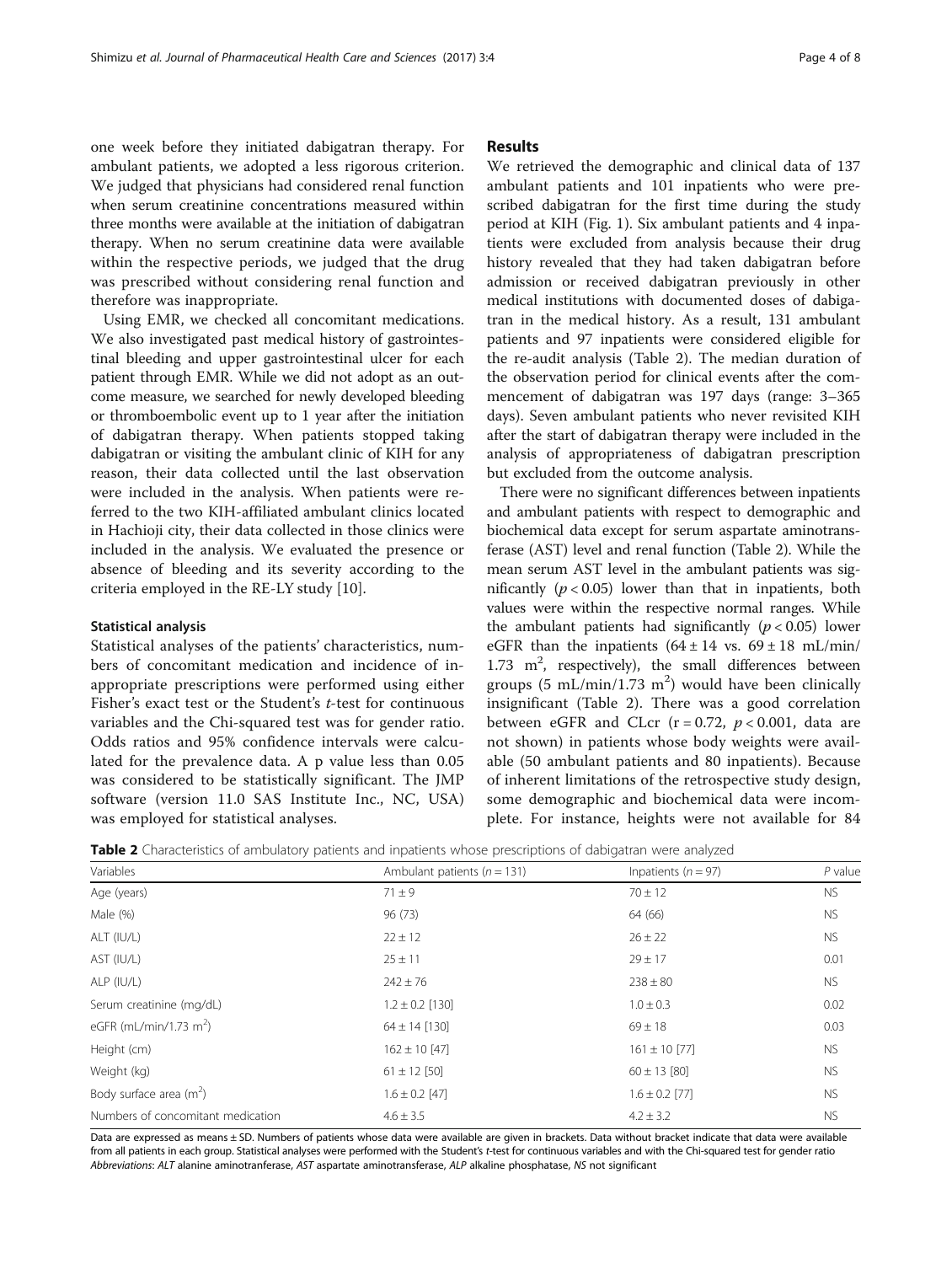<span id="page-4-0"></span>out of 131 ambulant patients (64%) and 20 out of 97 inpatients (21%). Body weights were not available in 81 (62%) and 17 (18%) of ambulant patients and inpatients, respectively.

Among the 228 patients who were prescribed dabigatran for the first time during the study period, re-audit of the prescriptions showed that the prescriptions in 174 patients (76%) were appropriate because they complied with all the instructions in the prescribing information. When comparing the prescriptions for ambulant patients and inpatients, a significantly ( $p < 0.001$ ) greater proportion of ambulant patients had inappropriate dabigatran prescriptions compared to inpatients: 33% vs 11% [odds ratio (OR): 3.8, 95% confidence interval (CI): 1.8–7.9; Table 3].

Detailed results for the re-audit of the dabigatran prescriptions are given in Table 3. There were no prescriptions for unapproved indication. There were 2 cases of violation of contraindication: 2 ambulant patients with CLcr <30 mL/min were prescribed dabigatran. No violation of contraindication was observed in inpatients. Verapamil, a strong inhibitor of P-glycoprotein, was co-administered with dabigatran without reducing the dose of dabigatran in 7 and 3 ambulant and inpatients, respectively. According to the prescribing information, a lower dose of dabigatran (110 mg twice daily) is recommended when verapamil is co-administered [[1\]](#page-7-0). Five ambulant patients and one inpatient were prescribed lower doses of the drug than those recommended: 2 ambulant patients  $\geq$  70 years were underdosed at 75 mg once daily or 75 mg b.i.d. instead of 110 mg b.i.d. as recommended by the prescribing information and 3 ambulant patients < 70 years were underdosed at 110 mg b.i.d. instead of 150 mg b.i.d. as recommended by the prescribing information. In addition, one inpatient  $\geq 70$  years was underdosed at 75 mg b.i.d. instead of 110 mg b.i.d (Table 3). No appreciable reasons were found in their EMR. While the incidence of the violation of the timing for the commencement of dabigatran therapy by referring to the PT-INR of < 2.0 for the ambulant patients (26%, 14 out of 54 patients), was apparently greater than that for the inpatients (5%, 1 out of 21 patients), the difference did not reach the statistically significant level ( $p = 0.053$ ).

Table 3 Comparisons of the frequencies of inappropriate prescriptions of dabigatran between ambulant patients and inpatients

| Checklist of appropriate prescriptions                                                                         | Ambulant patients<br>$(n = 131)$ | Inpatients<br>$(n = 97)$ | $P$ value<br>< 0.001 |  |
|----------------------------------------------------------------------------------------------------------------|----------------------------------|--------------------------|----------------------|--|
| Overall (%)                                                                                                    | 43 (33)                          | 11(11)                   |                      |  |
| Unauthorized indication                                                                                        | $\mathbf 0$                      | $\circ$                  | <b>NA</b>            |  |
| Violation of contraindications                                                                                 |                                  |                          |                      |  |
| eGFR < 30 mL/min/1.73 m <sup>2</sup>                                                                           | 0 <sub>[0]</sub>                 | 0 <sub>[0]</sub>         | <b>NA</b>            |  |
| $C1$ Cr $<$ 30 ml /min                                                                                         | 2 [50]                           | 0 [80]                   | 0.15                 |  |
| Concomitant use with oral itraconazole                                                                         | $\circ$                          | $\circ$                  | <b>NA</b>            |  |
| Active bleeding or hemorrhagic diathesis                                                                       | $\mathbf{0}$                     | $\Omega$                 | <b>NA</b>            |  |
| History of complications associated with high-risk of bleeding<br>(cerebral hemorrhage) in the latest 6 months | $\mathbf{0}$                     | 0                        | <b>NA</b>            |  |
| Concomitant dwelling of spinal or epidural catheters                                                           | $\mathbf{0}$                     | $\circ$                  | <b>NA</b>            |  |
| History of serious hypersensitivity reaction to Prazaxa®                                                       | $\mathbf 0$                      | $\mathbf{0}$             | <b>NA</b>            |  |
| Inappropriate dose selection in reference to age                                                               |                                  |                          |                      |  |
| Overdose for patients $\geq$ 70 years (%)                                                                      | 14/77 (18)                       | 2/56(4)                  | < 0.05               |  |
| Underdose for patients $\geq$ 70 years (%)                                                                     | 2/77(3)                          | 1/56(2)                  | <b>NS</b>            |  |
| Overdose for patients $<$ 70 years (%)                                                                         | 0/54(0)                          | 0/41(0)                  | <b>NA</b>            |  |
| Underdose for patients $<$ 70 years (%)                                                                        | 3/54(6)                          | 0/41(0)                  | <b>NS</b>            |  |
| Non-compliance with the recommendations for dose reduction                                                     |                                  |                          |                      |  |
| eGFR from 30 to 50 mL/min/1.73 m <sup>2</sup> (%)                                                              | 2/22(9)                          | 1/10(10)                 | <b>NS</b>            |  |
| CLcr from 30 to 50 mL/min                                                                                      | 0/11(0)                          | 1/15(7)                  | <b>NS</b>            |  |
| Past medical history of gastrointestinal bleeding (%)                                                          | 1/5(20)                          | 3/5(60)                  | <b>NS</b>            |  |
| Concomitant use of verapamil (%)                                                                               | 7/10 (70)                        | 3/7(43)                  | <b>NS</b>            |  |
| No assessment of renal function (%)                                                                            | 1/131(1)                         | 0/97(0)                  | <b>NS</b>            |  |
| PT-INR < 2.0 when dabigatran was started after discontinuation of warfarin                                     | 14/54 (26)                       | 1/21(5)                  | 0.053                |  |

The figures in brackets are numbers of eligible patients

Four cases (3 ambulant patients and 1 inpatient, respectively) had more than one violations of the instructions given in the prescribing information. Statistical analyses were performed with Fisher's exact test

NA not applicable, NS not significant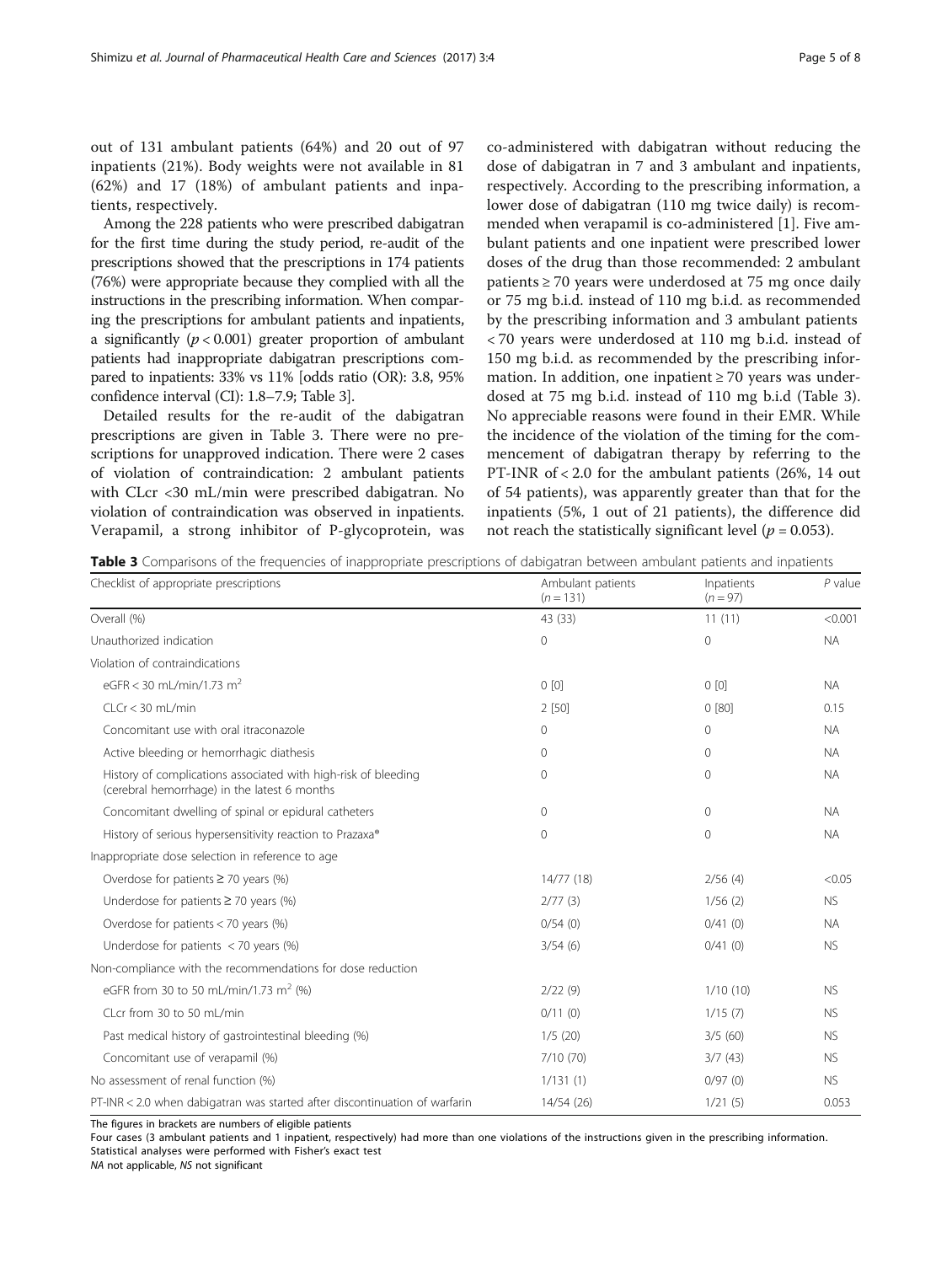The EMR documented bleeding events in 9 of 124 ambulant patients (7.3%) and in 8 of 97 inpatients (8.2%), with no significant difference in incidence between two groups (OR 0.9, 95% CI 0.3–2.3). None of the bleeding events were judged to be major according to the criteria adopted from the RE-LY study [[10](#page-7-0)]. Cerebral infarction occurred in 1 of 124 ambulant patients  $(0.8\%)$  and in 1 of 97 inpatients  $(1.0\%)$ , with no significant difference in incidence between two groups (OR 0.8, 95% CI 0.1–13). Scrutinizing their prescriptions of dabigatran, we considered that the prescription for the ambulant patient who developed cerebral infarction was appropriate, but that for the inpatient was inappropriate because he received dabigatran at 150 mg b.i.d. even though he had a past medical history of gastrointestinal bleeding. According to the prescribing information, he should have received the drug at 110 mg b.i.d. During the observation period, dose reduction of dabigatran was undertaken in 13 patients, two of whom were due to minor bleeding episodes while the others for no appreciable reasons in EMR.

# **Discussion**

As separation of dispensary from medical practice progresses in Japan, hospital pharmacists are getting involved in pharmaceutical care of patients in the wards than in dispensary for ambulant patients [\[11](#page-7-0)]. In the present study, we demonstrated that the frequency of inappropriate prescriptions of dabigatran for inpatients (11%) was significantly ( $p < 0.001$ ) lower than that for ambulant patients (33%). Prescriptions for inpatients were audited by hospital pharmacists using abundant information available from EMR, whereas prescriptions for ambulant patients were audited by community pharmacists based on limited information mainly by questioning patients. The difference in available medical information between the two groups would have contributed largely to that in frequency of inappropriate prescriptions, provided that hospital and community pharmacists were comparable in audit competency. Thus, there is certainly advantage for hospital pharmacists to undertake audit of prescriptions for external prescriptions particularly for drugs that had contraindication or instruction of dose reduction according to renal function, age and concomitant medications. According to the annual survey of the service framework of hospital pharmacists in 2015 [\[11](#page-7-0)], prescription audit for ambulant patients was performed by hospital pharmacists in 46% of the hospitals surveyed in Japan.

Regarding audit competency in terms of dose adjustment according to patient's age, there was a significantly higher frequency of inappropriate prescription [18% (14/77)] for ambulant patients aged 70 years or older: they should have been dispensed the drug at a reduced

dose of 110 mg b.i.d., instead of 150 mg b.i.d., according to the prescribing information. On the contrary, only 4% (2/56) of inpatients in the same age group were given the drug at 150 mg b.i.d. ( $p < 0.05$ , Table [3](#page-4-0)). While we cannot categorically attribute the observed difference to that in audit competency between hospital and community pharmacists, it may be prudent to provide basic demographic information to community pharmacists for dabigatran and others of which audit needs such information.

Because an active metabolite of dabigatran etexilate, dabigatran, is eliminated almost exclusively in urine [\[1](#page-7-0)], renal function of patients is an important variable for individualizing dosage of the drug. In the prescribing information of dabigatran etexilate it is recommended that renal function of patients be assessed by CLcr (mL/min/body) [[1\]](#page-7-0). Two ambulant patients (1.5%) with CLcr <30 mL/min were given reduced doses of dabigatran (75 mg b.i.d. or 110 mg b.i.d.) despite that dabigatran was contraindicated for these patients. One was a 97-year male weighing 54 kg and the other was a 88 year female weighing 36 kg: their renal function was 38 and 51 mL/min/1.73 m<sup>2</sup> in eGFR and 24 and 28 mL/ min in CLcr, respectively. In retrospect, the physicians and community pharmacists should have referred to their CLcr values. It is well known that eGFR (mL/min/  $1.73 \text{ m}^2$ ) of a patient having lower body weight is tended to overestimate CLcr (mL/min/body). Because the 97-year male patient weighted 54 kg, the reason why his eGFR was greater than CLcr would have been attributed to the discordance of the Cockcroft-Gault and MDRD formulas. In contrast, no inpatients with CLcr <30 mL/min were prescribed dabigatran, probably due to the competent audit by pharmacists. Regarding the prescriptions for patients with moderately reduced renal function (CLcr 30–50 mL/min), a greater proportion of inpatients (7%) received dabigatran without appropriate dosage reduction compared to ambulant patients (0%). However, there is no significant difference between the two groups.

To our knowledge, seven previous studies [\[12](#page-7-0)–[18](#page-7-0)] reported the frequency of potentially inappropriate dabigatran prescriptions in real-world practice in different countries (Table [4](#page-6-0)). Direct comparisons of the data obtained from the present study and those obtained from previous studies would be difficult, since all studies employed different criteria for inappropriate prescriptions. Nevertheless, the four studies [[12](#page-7-0)–[14, 18\]](#page-7-0) that adopted criteria similar to those in the present study reported frequencies of potentially inappropriate dabigatran prescriptions (from 2.0 to 31.2%) comparable to that observed for inpatients in the present study (11%). In contrast, three other studies [[15](#page-7-0)–[17](#page-7-0)] reported substantially higher values (from 34.1 to 51.1%) than the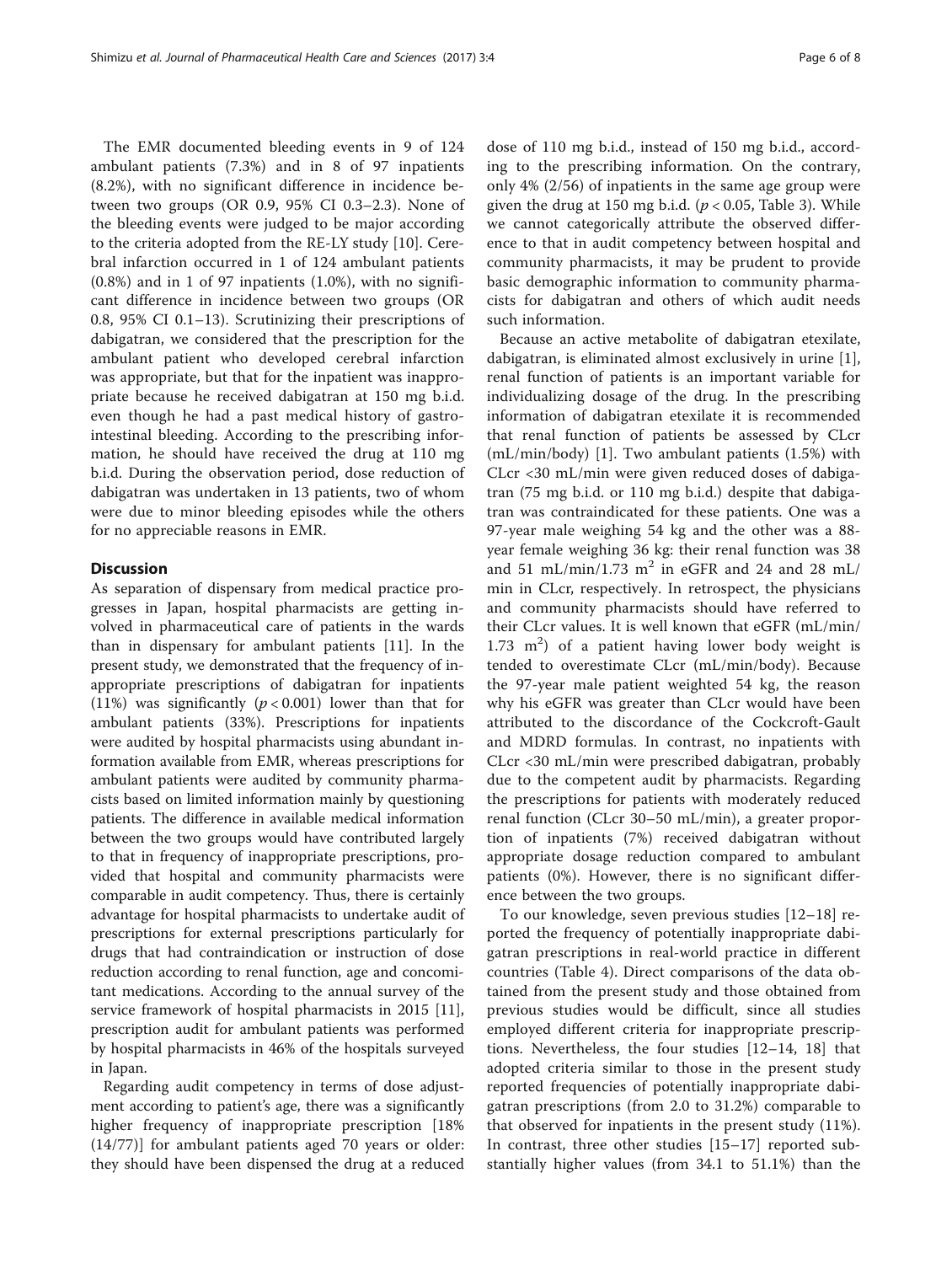| Authors [ref.]         | Country                      | Design | Number of<br>patients | Study<br>patients       | IM(%)                   | Bleeding<br>rate $(\%)$ | Comments                                                                                                                             |
|------------------------|------------------------------|--------|-----------------------|-------------------------|-------------------------|-------------------------|--------------------------------------------------------------------------------------------------------------------------------------|
| Armbruster et al. [12] | <b>USA</b>                   | R      | 458                   |                         | 16.6                    | 14.4                    |                                                                                                                                      |
| Simon et al. [13]      | <b>USA</b>                   | R      | 395                   | A                       | 2                       | 16                      | No serum creatinine levels were available within<br>1 week before and after the time of dabigatran<br>initiation in 37% of patients. |
| Kimmons et al. [14]    | <b>USA</b>                   | R      | 160                   |                         | $9^a$ , 10 <sup>b</sup> | 3.8                     | <sup>a</sup> Indication and <sup>b</sup> dose. Only 61% of patients were<br>newly initiated on dabigatran during the study period.   |
| McDonald et al. [15]   | USA, Canada<br>and Australia | - R    | 16,000                | A                       | $34.1 - 51.1$           | $27.3 - 43.7$           | PIM was judged solely by co-administration of<br>medicines potentially increase bleeding risk <sup>c</sup>                           |
| Larock et al. [16]     | Belgium                      | P      | 69                    | 1/A                     | 49                      | 14.7                    | MAI was used for assessing PIM                                                                                                       |
| Basaran et al. [17]    | Turkey                       | P      | 148                   | A                       | 47                      | <b>NA</b>               | MAI was used for assessing PIM                                                                                                       |
| Chowdhry et al. [18]   | Canada                       | R      | 109                   |                         | 31.2                    | <b>NA</b>               |                                                                                                                                      |
| The present study      | Japan                        | R      | 228                   | $\mathsf{I}/\mathsf{A}$ | 1(11)<br>vs. A (33)     | 7.7                     | Inappropriate prescription was judged according to<br>the descriptions in prescribing information                                    |

<span id="page-6-0"></span>Table 4 Summary of previous and present studies investigating inappropriate prescriptions of dabigatran

R retrospective chart review, P prospective study, I inpatients, A ambulant patients, MAI medication appropriate index, MAI is a tool designed to measure appropriateness of prescribing for people aged 65 years and older using 10 criteria comprising indication, choice, dosage, modalities and practicability of administration, drug-drug interaction and cost-effectiveness. [\[16,](#page-7-0) [17](#page-7-0)], IM inappropriate medication PIM potentially inappropriate medication, NA not available selective serotonin reuptake inhibitor, non-steroidal anti-inflammatory drug, oral corticosteroids, systemic azole antifungals, macrolide antibiotics, HIV protease inhibitors, cyclosporine, dronedarone, tacrolimus, verapamil, amiodarone and quinidine

present study. Two of these three studies adopted the medication appropriate index (MAI) [\[16](#page-7-0), [17\]](#page-7-0) for judging appropriateness of prescription. The MAI includes 10 criteria for judging appropriateness of prescription: indication, choice, dosage, modalities and practicability of administration, drug-drug interactions, drug-disease interactions, duplication, duration and cost-effectiveness, which are assessed over the whole treatment period. The remaining study [\[15\]](#page-7-0) judged appropriateness of dabigatran prescription solely by co-administration of medications with the potential to increase bleeding risk (non-steroidal anti-inflammatory drugs, selective serotonin re-uptake inhibitors, oral corticosteroids) or P-glycoprotein inhibitors (systemic azole antifungals, macrolide antibiotics, HIV protease inhibitors, cyclosporine, dronedarone, tacrolimus, verapamil, amiodarone and quinidine). Obviously, the apparent discrepancies in frequency of inappropriate dabigatran prescriptions between the present study and these three studies would be attributable to the differences in the criteria used to judge inappropriate prescription of this drug.

While there are abundant reports on the frequency of dispensing error, only a few studies reported audit failure rates of pharmacists. Beex-Oosterhuis et al. [\[19](#page-7-0)] undertook a prospective collaborative study in 57 medical institutes to investigate the audit failure by intentionally mixing potentially inappropriate medications in routine prescriptions. Their study revealed that the pharmacists' audit on prescriptions may overlook on average 41% of potentially inappropriate medications. In addition, Kuo et al. reported [\[20](#page-7-0)] that clinical pharmacists in USA identified a total of 779 cases of various types of medication errors and 58% of the errors actually

reached the patients. In the present study, we found that 11% of prescriptions for dabigatran issued to inpatients in our hospital were considered inappropriate (11 of 97 inpatients). Regrettably, we were unable to determine conclusively whether an inappropriate prescription for a given inpatient was attributable either to a physicians' error that was overlooked by pharmacists' audit (i.e., audit failure) or to physicians' nonacceptance of pharmacists' inquiry about inappropriate doses of the drug.

The present study has several limitations that are inherent to a retrospective design. First, there were missing data and data collection was incomplete (Table [2](#page-3-0)). Second, comparison of the frequency of inappropriate prescriptions between ambulant patients and inpatients might have been biased, because no randomization of patients was implemented for allocating patients to the two groups. Because the present study was performed in a single hospital, its external validity is to be examined in a multi-center collaborative study with a larger number of patients. In addition, the present study is far underpowered  $(n = 228)$  for addressing any potential implications of pharmacists' audit on the prevalence of thromboembolic or bleeding events in patients receiving dabigatran over a rather short observation period (the median interval of 197 days).

### Conclusion

Pharmacists' audit of first-time prescriptions of dabigatran for inpatients using EMR may achieve better performance in eliminating inappropriate prescriptions compared to audit for ambulant patients who receive external prescriptions.